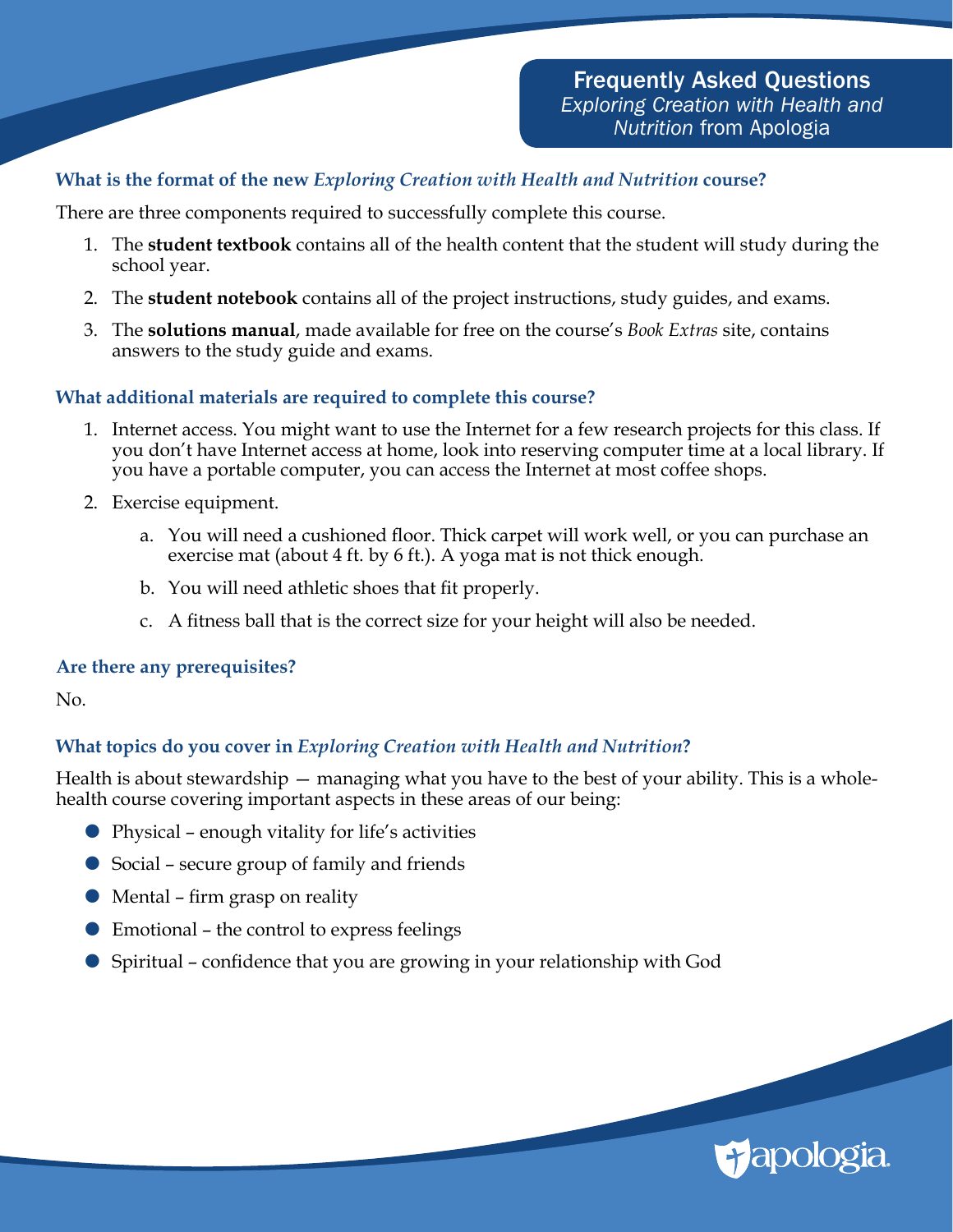At its core is the understanding that humans are created in the image of the one, true God and are His image-bearers. As such, we are to steward His gifts to us with excellence. It is not an anatomy and physiology text, but this course covers the basics of how nutrients are absorbed by the body and which ones are essential to our diet. It is not a Bible study, but the author explains that a relationship with God through His Son, Jesus Christ, is the only way to have true peace in life. Other subjects covered are:

- **Exercise**
- **•** Immune Function
- Physical Influences on Thoughts & Feelings
- Mental & Emotional Health
- Healthy Interpersonal Relationships
- Nutrition & Hydration
- **●** The Gift of Reproduction
- And more!

You can download the full table of contents and sample pages on our website.

# **Who should take this course? What grade level is it considered to be?**

Apologia recommends that *Exploring Creation with Health and Nutrition* is best studied at the same time as biology in 9th grade. This is not a requirement, however. A **maturity level**, whether it be in middle school or high school, that is able to comprehend and sensibly discuss a whole-health course covering mature topics such as human sexuality, and alcohol and drug abuse is needed to succeed in this course. We recommend that parents preview the table of contents and sample pages (found on our website) to decide if their student is ready. This is a course which can fulfill the health course some states require for high school graduation.

# **Do I really have to do this with biology? I don't have time to do both in the same year.**

Apologia fully supports homeschool parents setting their course schedule loads. It is a recommendation, not a requirement, that health be taught at the same time as biology. *Exploring Creation with Health and Nutrition* is not a lab science. If you choose to do it at a different time, please be aware that this is a course which can fulfill the health course requirements that some states require for high school graduation. It does not fulfill a lab science requirement.

# **What is the suggested schedule for completing this course?**

*Exploring Creation with Health and Nutrition* has a suggested schedule of three days per week of study for an entire school year. On average, it will take a student an hour of study each of those days. Some projects will require additional time, and students should plan these into their schedules. As with all Apologia courses, we recommend that you tailor the course to fit your homeschool calendar. It could be done in a semester, if desired.

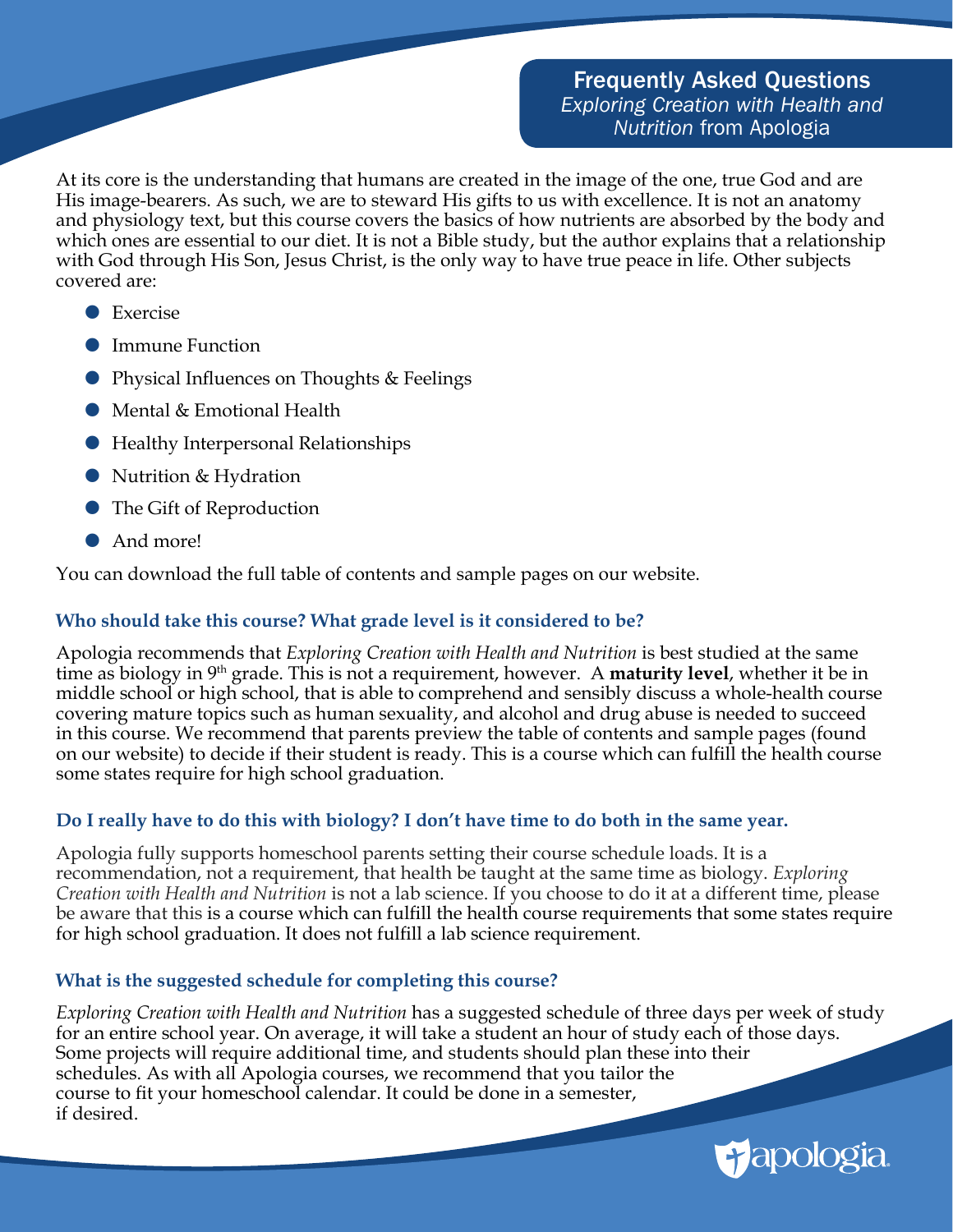## **Is this a science course with experiments? Can I count this as a lab science?**

Though we have nested it with our science department, it is not to be considered a lab science. There are no experiments with lab reports.

### **Are projects involved?**

The course has project assignments, such as keeping a food journal and sleep journal, setting personal health goals, etc. You can view the table of contents at our website.

#### **Are there any tests?**

Yes. Students are graded on project completion and exams. Solutions are available for free on the *Book Extras* site for this title.

## **How many credits is this course, and how do I show the credits on my student's transcript?**

You can assign the full credit amount required by your state for this complete and comprehensive health course.

# **How is this different from** *Exploring Creation with Advanced Biology***?**

The study of health is not the same as the study of anatomy and physiology. For example, health covers the basics of how nutrients are absorbed by the body and the essential ones to include in a diet. *Advanced Biology* covers the structures involved in digestion and how the actual process happens.

### **Is this course taught at the Apologia Online Academy, or is there an instructional DVD available?**

While this course does not have an instructional DVD associated with it, it is taught by Academy instructor Loisann Fowler. Here are some details:

**Is there a discussion component?** Mrs. Fowler's class will have a discussion component wherein the students will occasionally share a short report on a topic of interest related to the subject assigned. She and fellow classmates will discuss the subject in class. A microphone is therefore required for participation. Note: There will not be camera use by the students.

**How will the class work?** With the Academy, this will operate like all other classes for live and recorded-graded students. The instructor will set the assignments and due dates, and the student is expected to meet these, with emergencies and illnesses taken into consideration.

**How will grades be figured?** Grades will be averaged from class participation, completed projects, notebooks, and tests.

**How will the topic of reproduction be handled?** This topic is treated with respect and propriety by the author, giving information through a medical and biblical lens. The topics covered are certainly sensitive, and students may not be ready to

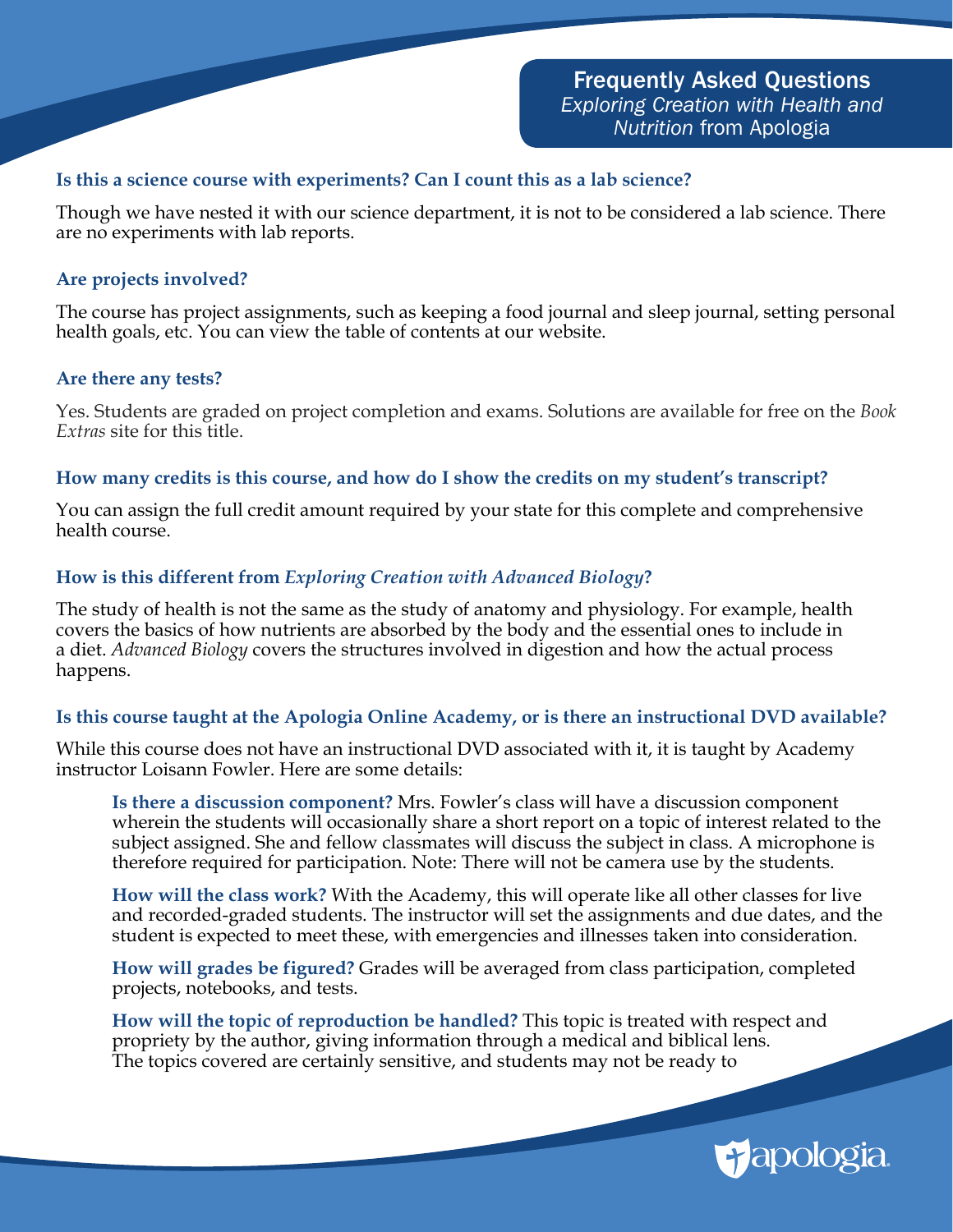consider or discuss them with anyone other than their parents. We believe parents are the decision makers on this, as in all things related to their children. In light of the delicacy of this subject, Mrs. Fowler will only discuss certain core elements in class, which she will provide to parents and students in advance of the module. In addition, students may opt out of the module without penalty.

#### **What are the required materials for the online class?**

- *Exploring Creation with Health and Nutrition* textbook and student notebook by Dr. Laura Chase
- A working, separate microphone for your computer, if registering for the live class.

#### **The study of health can be controversial, depending on your worldview. How does Apologia handle "hot topic" items?**

We have worked hard to provide information in both medical and Christian terms so that controversy may be minimal. We do not openly support any one main view because we recognize that each family has the right to decide what is right for its family members.

For example, we cover the topic of vaccines. We discuss the science of what a vaccine is, how it works, and the desired outcome. We discuss immunization choices, the successes of vaccination, atrisk populations, and even the great divide over vaccination. Here is a portion of that discussion:

*Sincere Christians have strong convictions about vaccination, which tends to place them in 2 opposing camps: those who vaccinate and those who don't. Both points of view have risks.* 

*Whether to take a vaccination or not is a deeply personal matter, over which individuals have a lot of choice. Realistically, vaccinations do not have to be all or nothing. You may choose to take some immunizations but not others. You can choose to give your child immunizations at a later age than infancy. You can take each vaccination separately instead of in bundled preparations of several vaccinations at once. Or you can choose not to take any immunizations.*

*When it comes down to making a decision, get the best information you can and ask questions of your healthcare provider, who can give you custom advice based on your specific family's situation, your work environment, your ministry locations, and your travel plans.*

*As a Christian, try not to judge the people in the other camp. They are just as convinced of their opinions as you are. Opinions over vaccination (and diet, circumcision, or education method, for that matter) can ignite battles between Christians. Let's aim our weapons against the real enemy, the one who takes delight in brothers and sisters in Christ going to war against each other. We need to be able to disagree about vaccination (and a lot of other things) and still love each other.* 

Regardless of what we publish, we humbly recognize that there may be some criticism and perhaps a better way that we could have stated materials. When this occurs, we ask that you forgive us our error and recognize that we would never intentionally usurp parental rights in deciding what is best for their family.

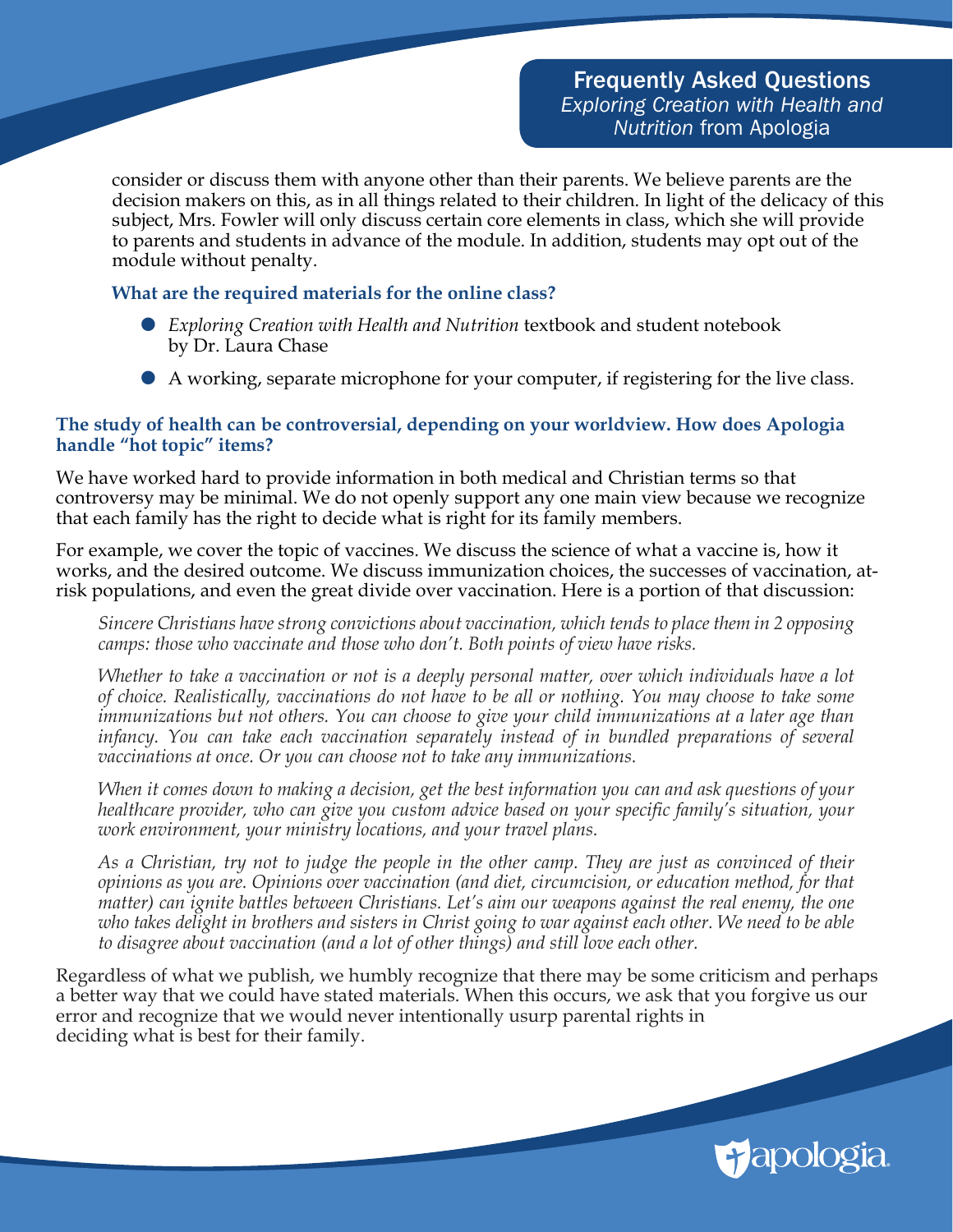We also want to make sure that parents are aware that we respectfully cover other issues such as drug abuse, pornography, and the act of marriage. We live in a culture polluted by sexual dysfunction. It is our intent to tell the truth to teens about the beauty of married sex, the developing baby, and being parents. We want to warn them about the dalliance into immodesty, pornography, and casual sexual activity. This is why we have stated that **mature** students should take this course. Parents have every right, and we support their decision, to skip certain materials in the book. Here is a section on how we cover the topic of pornography:

*Pornography is an image that exposes normally covered parts of the human body in a sexually suggestive way. Erotic pictures stimulate sexual thoughts and feelings. Any picture featuring nakedness can be pornography. Such "art" has been around for thousands of years, but today's pornography is readily available and extremely graphic.*

*Viewing pornography is not an innocent pastime. First, exposure to pornography causes sexual arousal. This releases brain neurotransmitters, such as dopamine. These neurotransmitters make the viewer hunger for more images. Before long, the one who looks at pornography can become addicted to its effects and will have a difficult time breaking free from its hold.*

*Many people think that it is only males who can become addicted to pornography. This is not true! Females can be stirred into sexual arousal and dopamine release if they read erotica, romantic stories with vivid description of foreplay. A wise woman will close the book and turn her eyes away. It is pornography.*

*Second, pornography causes dissatisfaction with real male and female relationships. Men who use pornography find real women unattractive. Many people who have studied the statistics on marriage believe pornography has significantly reduced the number of men who want to marry. By the same token, women who read lots of romantic fiction or trust romantic comedies for their education about relationships will find real men unattractive.*

*Third, the naked person who is photographed is a victim who has been used as a shameful sex object instead of a valued child of God. Pornography viewing adds to the world problem of aggression toward women as well as rape, prostitution, and sexual slavery.*

*What can you do? You may find the beauty of the human body to be captivating, but you must resist the temptation to look. Do not let yourself dwell on a picture of it. You can decide to respectfully turn away from images, clothing styles, and sections of stores that cause your sexual appetites to be stirred.*

*As a young man, if a woman wearing revealing clothing speaks to you, you must use all your inner resolve to focus your attention only on her eyes. This is very difficult and can only be accomplished with a decision you have made in advance. With practice, you can automatically avert your eyes to the floor when you have to pass through challenging places such as the female undergarment section of a store or checkout lines with revealing magazine covers.*

### **Do you endorse a particular fitness regimen?**

No. We do include an entire module on exercise and have the student create and participate in an exercise regimen as part of a project.